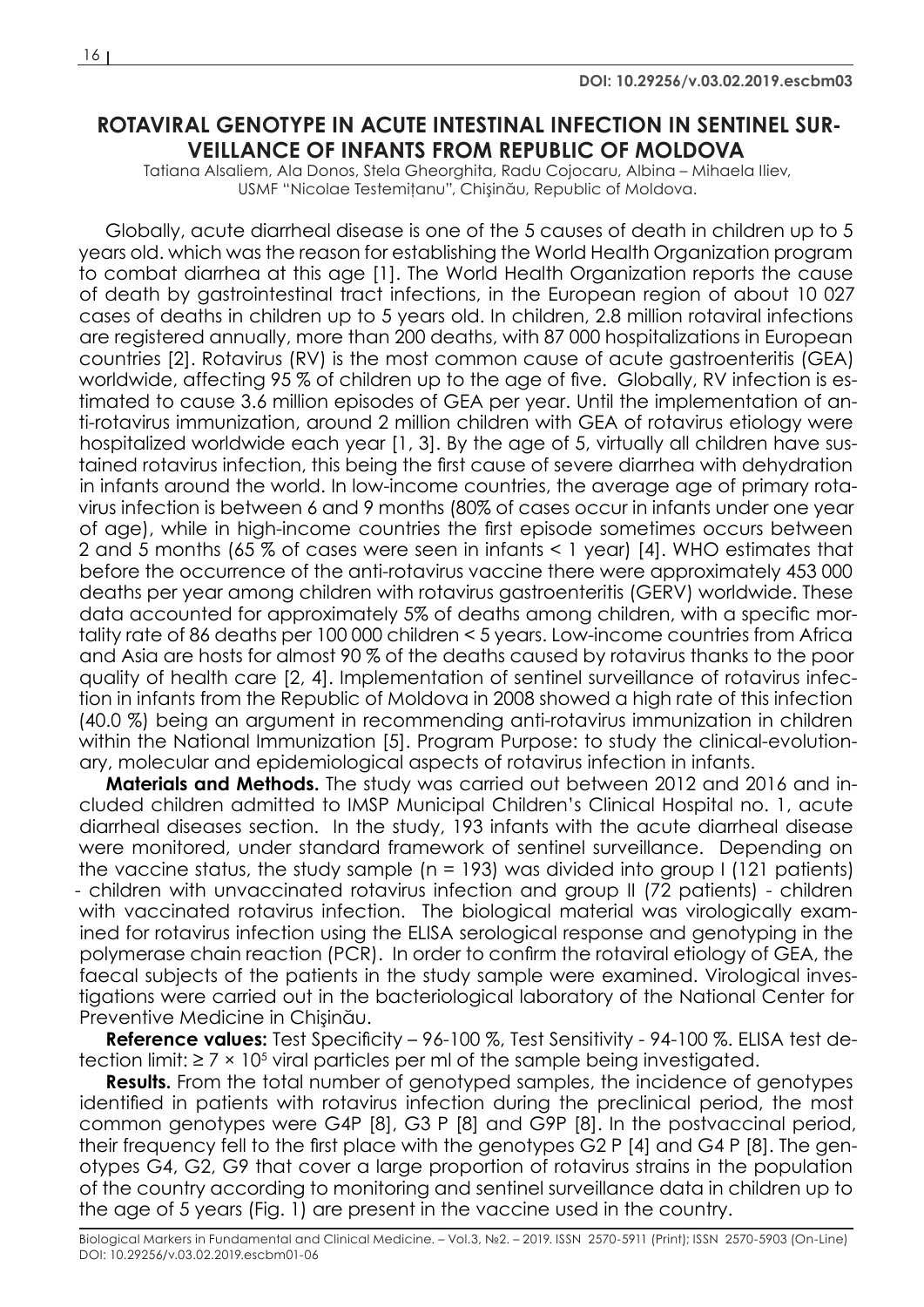

**Figure 1**. Distribution of genotypes before and after vaccination

The rotaviral infection is high in the cold season (January-March). Children in the study are from 1 to 12 months old, with an average age of 7.2 months. Prevalence of feminine gender (54.4 %) predominates compared to males (45.6 %). Mixed etiology - intestinal infection was predominant in the 1st study group (30.6 % children) compared to group II where the mixed share of viral infection was lower (26.4 %). Higher hospitalization duration, more severe dehydration (by 3%), the presence of severe respiratory diseases (pneumons, bronchitis, 21 %) are higher in the study group I (unvaccinated children) compared to group II vaccinated children). The bacterial infection associated with acute diarrheal disease was present in Proteus mirabilis, Klebsiella pneumoniae, Staphylococcus aureus, Escherichia coli, Proteus vulgaris, and Providencia mixofaciens. Conclusions.

-The most common genotypes in the prevaccine period were: G9P[8], G3P[8], G4P[8] and postvaccine period: G4P[8], G2P[4]. These results demonstrate the need to continue monitoring, harvesting rotaviruses in children to strengthen control measures and respond to rotavirus infection. - Morbidity by rotavirus infection (IRV) in the Republic of Moldova decreased considerably as a consequence of the implementation of the anti-rotavirus vaccine, keeping the seasonality of the infection during the cold season of the year with an increased infestation of infants older than 6 months.

- The results of the study reconfirmed the necessity to implement the Rotarix vaccine containing genotypes G4, G2, G9 through the National Immunization Program (2012) to reduce the burden of rotavirus infection on the health system in the Republic of Moldova. - Rotavirus infection evolved as mono-infection in 67.3 % of cases and mixed-infection in 32.7 % of cases. It is associated with severe respiratory infections and pathogenic enterobacterial infections in both groups where severe clinical forms were recorded. These circumstances call for differentiated approaches in the treatment of rotavirus infection identified separately and in combination with other pathologies.

## **References:**

- **1. World Health Organization. Building rotavirus laboratory capacity to support the Global Rotavirus Surveillance Network. Wkly Epidemiol Rec. 2013;88:217–223.**
- **2. Gheorghiţa S., Bîrca L., Donos A., et. all. Impact of Rotavirus Vaccine Introduction and Vaccine Effectiveness in the Republic of Moldova Clinical Infectious Diseases S140 • CID 2016:62 (Suppl 2).**